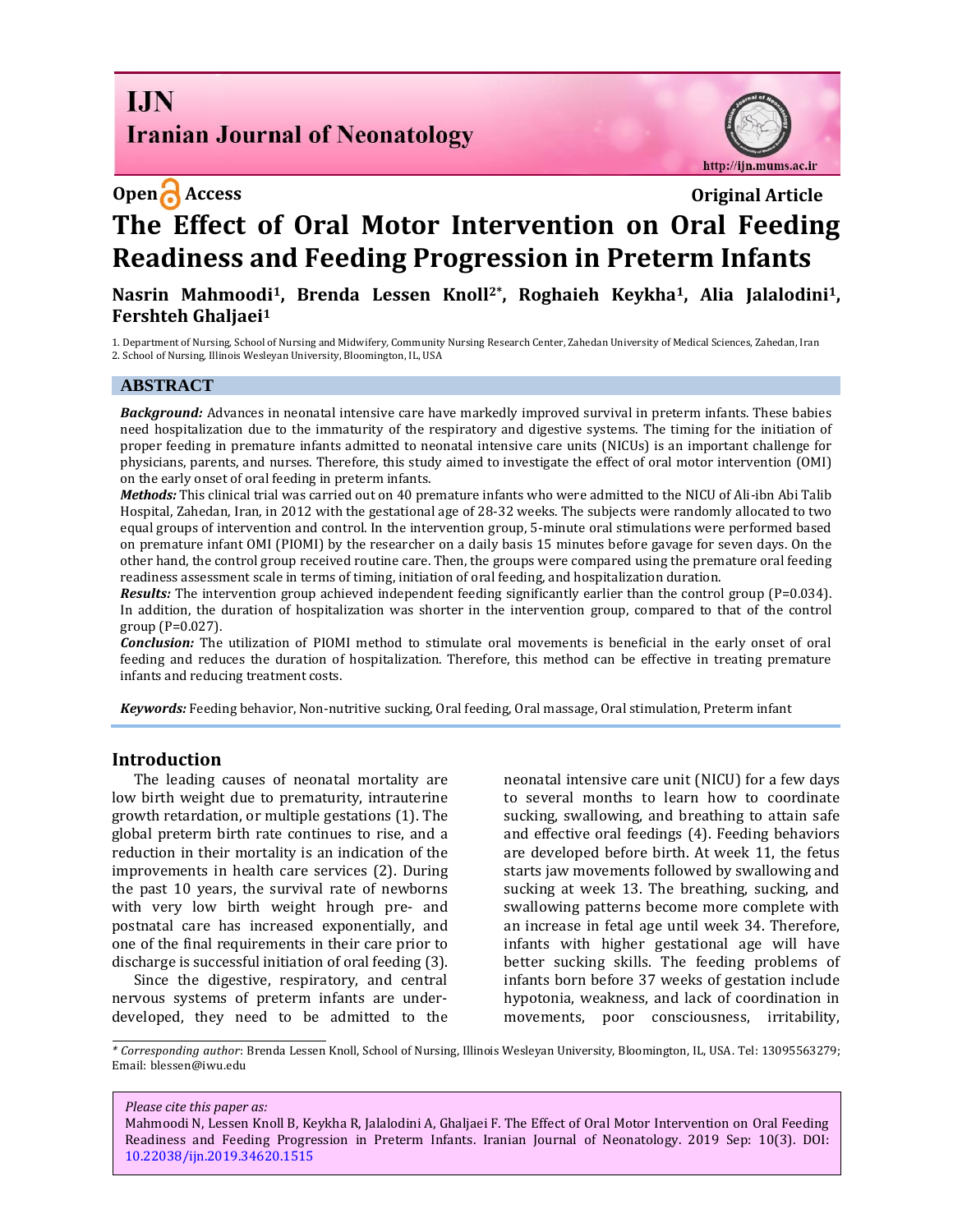unorganized motor behaviors, and physiological instability.

The primary barrier to oral feeding in infants with gestational age less than 34 weeks is the lack of coordination in sucking, swallowing, and breathing. Oral feeding in these infants can cause apnea, decreased pulse oximetry, transient bradycardia, and aspiration. Therefore, in neonates who do not reach the gestational age of 34 weeks, bottle or breastfeeding are not considered, and developmental transition from gavage to oral feeding in a 28-week-old infant may take 6 weeks or longer. Several studies have shown that oral motor intervention on infants less than 34 weeks results in decreased transition time from gavage to oral feeding (5).

The safest feeding protocols for NICU-admitted infants has been a controversial issue for physicians, parents, and nurses (3, 5). In 2008, the American Academy of Pediatrics stated that newborns could be discharged when they achieved effective oral feeding; however, the path from gavage to total oral feeding can be difficult for preterm infants.

Long-term gavage feedings can cause lack of tendency to breastfeeding (6). Infants who experience these problems often require longterm hospitalization, which can, in fact, lead to stress in the families, especially mothers, and increase financial burden (7). The promotion of breastfeeding with premature infants is also a challenge for neonatal nurses who are trying to prepare the newborns for hospital discharge (8). Since oral nutrition problems cause long-term hospitalization and high costs, some interventions are required to facilitate the development of oral motor skills, improve oral feeding in infants aged 34 weeks and lower, and reduce the costs and length of hospitalization (8).

In 2006, Rocha performed a study on the effects of oral and non-nutritive stimulation on the early onset of oral nutrition in 98 premature neonates born with a gestational age of 26-32 weeks. As a result of that intervention, the subjects obtained independent oral feeding, and they were discharged from the hospital earlier than the controls. Lessen (2011) employed an early oral stimulation program around and inside the oral cavity of premature infants born between 29 and 30 weeks' gestational age. Accordingly, premature infants achieved early independent oral feeding and were discharged from the hospital earlier. A three-day reduction in hospital stay saves about 2 billion dollars annually (8, 9).

In studies conducted in Iran, 10-minute

interventions were performed on a daily basis for 10 day. However, in this study, 5-minute interventions were implemented per day for only 7 days. Before oral feeding initiation, the newborns were evaluated using premature oral feeding readiness assessment scale (POFRAS). According to the scores obtained from this scale, the scores  $\geq 30$  indicate readiness for oral feeding. This study aimed to evaluate the effect of oral motor intervention on the early onset of oral feeding in preterm newborns.

## **Methods**

This clinical trial was conducted after obtaining permission from parents of neonates. The infants were randomly assigned to intervention and control groups using a random number table. This study included 40 premature infants with the gestational age of 28-32 weeks who were born at Ali-ibn Abi Talib Hospital, Zahedan, Iran, in 2012 and then admitted to the NICU. The sampling was performed over a period of 4 months in 2012. All infants were randomly assigned to the intervention or control groups in blocks of 2 to ensure randomization.

In case of sample attrition, the infants were replaced by assigning the next enrolled subject to that group to maintain the equal numbers. A card on each infant's bed identified him or her as being a subject in the study; however, group assignments were blinded to the nursing, medical staff, and parents by pulling a curtain around the infant's bed for both the control and intervention groups. Infants with 28 to 32 weeks' gestation based on the first-trimester ultrasound findings were fed with at least 10CC/KG food by gavage. The inclusion criterion was lack of any disorders, such as cleft palate, cleft lip, and congenital disorder according to the records.

On the other hand, the newborns with a gestational age of 28-32 weeks who suffered from sepsis, heart disease, necrotizing enterocolitis, severe asphyxia, and grade 3 and 4 intraventricular hemorrhage diagnosed by ultrasound findings, which was routinely performed in the first week, were excluded from the study (8,9,11-13).

Infants were attached to the pulmonarycardiac monitoring and pulse oximetry before, during, and after the intervention; in addition, their status was monitored for any signs of intolerance. Head and neck were placed in a given line and direction. Moreover, the duration of infants' stay in the hospital from the time of admission until the day of discharge was calculated in this study.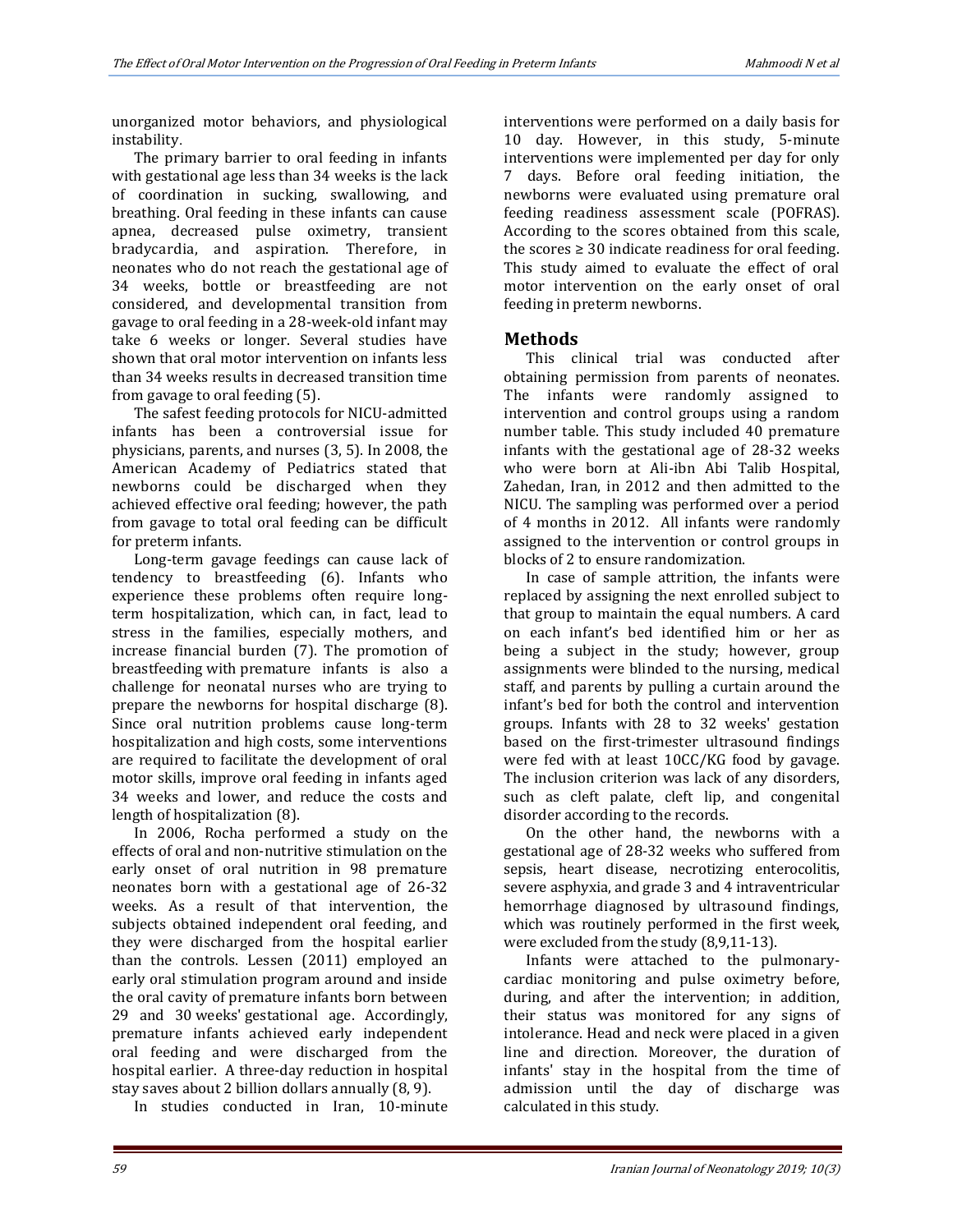## *Premature Oral Feeding Readiness Assessment Scale*

Total scores on the POFRAS range from zero to 38, and the scores <28, between 28 and 30, and >30 suggest non-nutritive sucking on a gloved finger, strong sucking, and readiness for oral feeding, respectively.

In order to determine the reliability of this scale, the researcher first received training via the Internet from Cristina Fujinaga, who is the designer of premature oral feeding readiness assessment tool. The researcher used the tool several times under the supervision of one of the neonatology professors in the form of a pilot study.

Furthermore, the researcher along with another person who had received the necessary training by the researcher, observed and assessed oral feeding readiness in 10 preterm infants in order to establish the reliability of this tool. The inter-rater correlation coefficient was obtained at 78% (P=0.008) using the Pearson correlation (10).

The simultaneous rating method was performed by the researcher and a co-researcher on 10 nominated infants to assess the reliability of the feeding readiness assessment tool used in Iran. The standard care included developmentally supportive interventions, swaddling, reducing the light of the room, nest, kangaroo care, and mother's presence in the NICU which were similar in both groups. However, the control group did not receive any intervention in this study.

The intervention was performed using the premature infant oral motor intervention (PIOMI) based on the following order: 1) stimulation of the cheeks (twice for 30 seconds), 2) Stimulation of the lips (once every 30 seconds), 3) Pursing the lips (once for 30 seconds), 4) Gums stimulation, (twice for 30 seconds), 5) Stimulating the lateral sides of the tongue and cheek, (twice for 15 seconds), 6) stimulation of medial septum of tongue and palate (twice for 30 seconds), and 7) Non-nutritive sucking with a pacifier (two minutes) (8).

The POFRAS was completed seven days after the intervention. This instrument is a 6-item scale to indirectly measure feeding readiness by exploring factors associated with modified gestational age, assessment of neonatal behaviors with respect to wakefulness and body status, tonicity, evaluation of lips and mouth status, oral reflexes, non-nutritive sucking, and signs of neonatal stress (9, 10).

The oral feeding protocol was performed when a neonate gained a score of 30 and above out of 38 and tolerated the volume of gavage feeding as follows: The gavage feeding volume was administered using a 5-cc syringe. On the following days, the frequency of oral feeding was increased once a day until the infant could get full oral feeding. Subsequently, the length of the neonate stay in hospital was calculated in this study.

Data were analyzed in SPP software (version 19) through descriptive and inferential statistics. Independent t-test was used to compare the two groups in terms of the time of beginning oral feeding and the length of hospital stay. A significant difference was observed between the two groups regarding the length of hospital stay (P=0.027). In other words, the intervention group obtained reduced length of stay in hospital.

## **Results**

The intervention and control groups were not significantly different with respect to demographic information, including birth weight ag and gender (Table 1). In addition, there was no significant difference between the two groups in terms of birth weight (P=0.39). Considering the normal distribution of variables, independent t-test was used to compare the two groups in terms of the time of beginning oral feeding (P=0.034, Figure 1).

The mean time of oral feeding initiation in the intervention group was 9.55±1.70 days, whereas it was 11.5±2.77 days in the control group, showing that oral feeding started earlier in the intervention group (Figure 2). Furthermore, the independent t-test was used to compare the length of hospital stay between the groups, which reflected a significant difference (P=0.027). The mean length of hospital stay in the intervention and control groups were 16.5±3.91 and 19.4± 4.08

 **Table1.** Demographic characteristics of participants

|          | Group        |               |         |               |
|----------|--------------|---------------|---------|---------------|
| Gender   | Intervention |               | Control |               |
|          | Number       | Frequency (%) | Number  | Frequency (%) |
| male     | 8            | 40            | 11      | 55            |
| female   | 12           | 60            | 9       | 45            |
| Total    | 20           | 100           | 20      | 100           |
| Df       |              |               |         |               |
| $\chi^2$ | 0.9          |               |         |               |
| P-value  | 0.34         |               |         |               |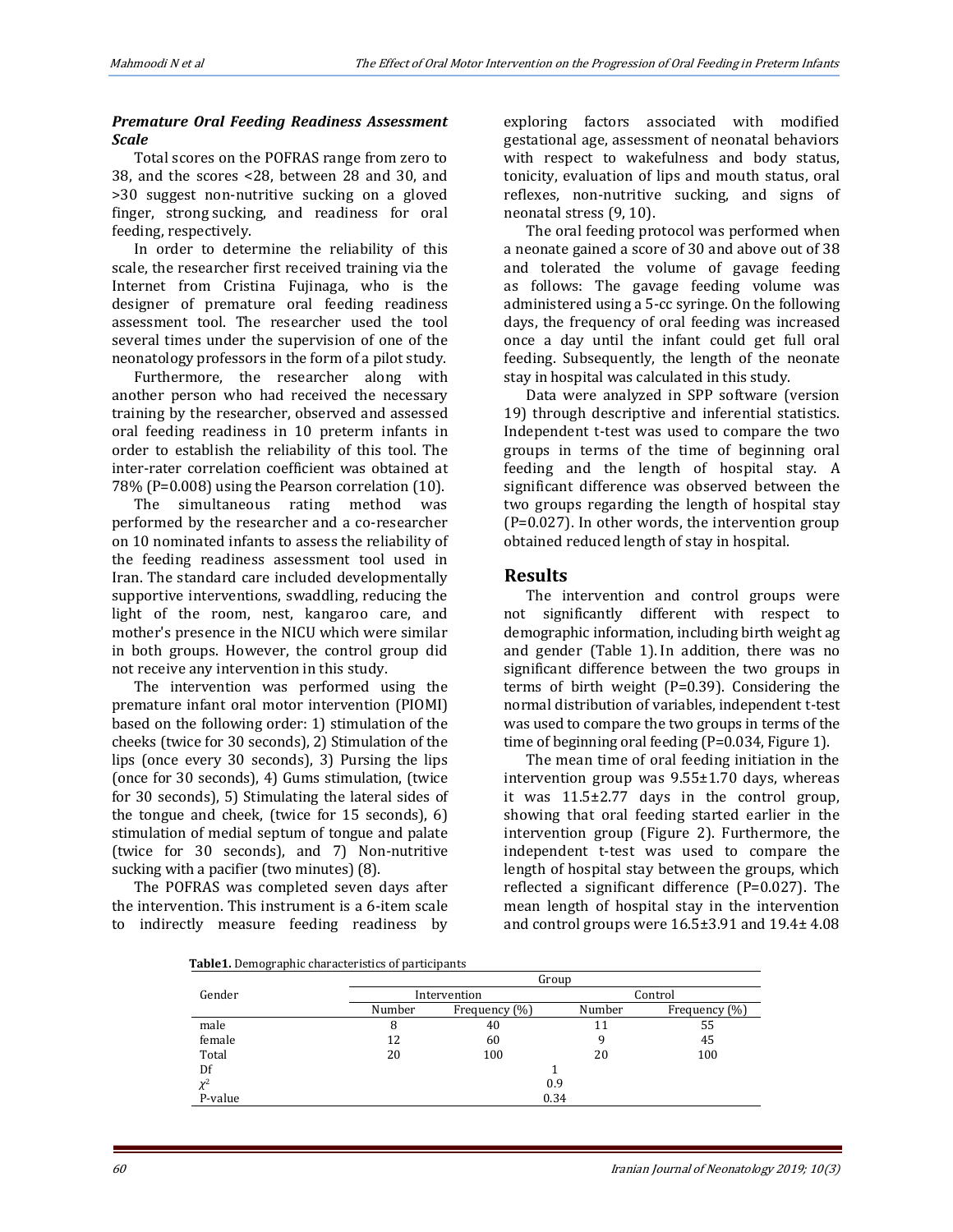## scoring readiness feeding groups







**Figure 2.** Oral feeding onset in the intervention and control groups



 **Figure 3.** Hospitalization duration in the intervention and control groups

days, respectively, revealing that the length of stay was significantly shorter in the intervention group (Figure 3).

#### **Discussion**

The results of this study showed that oral motor therapy applied as a pre-feeding therapy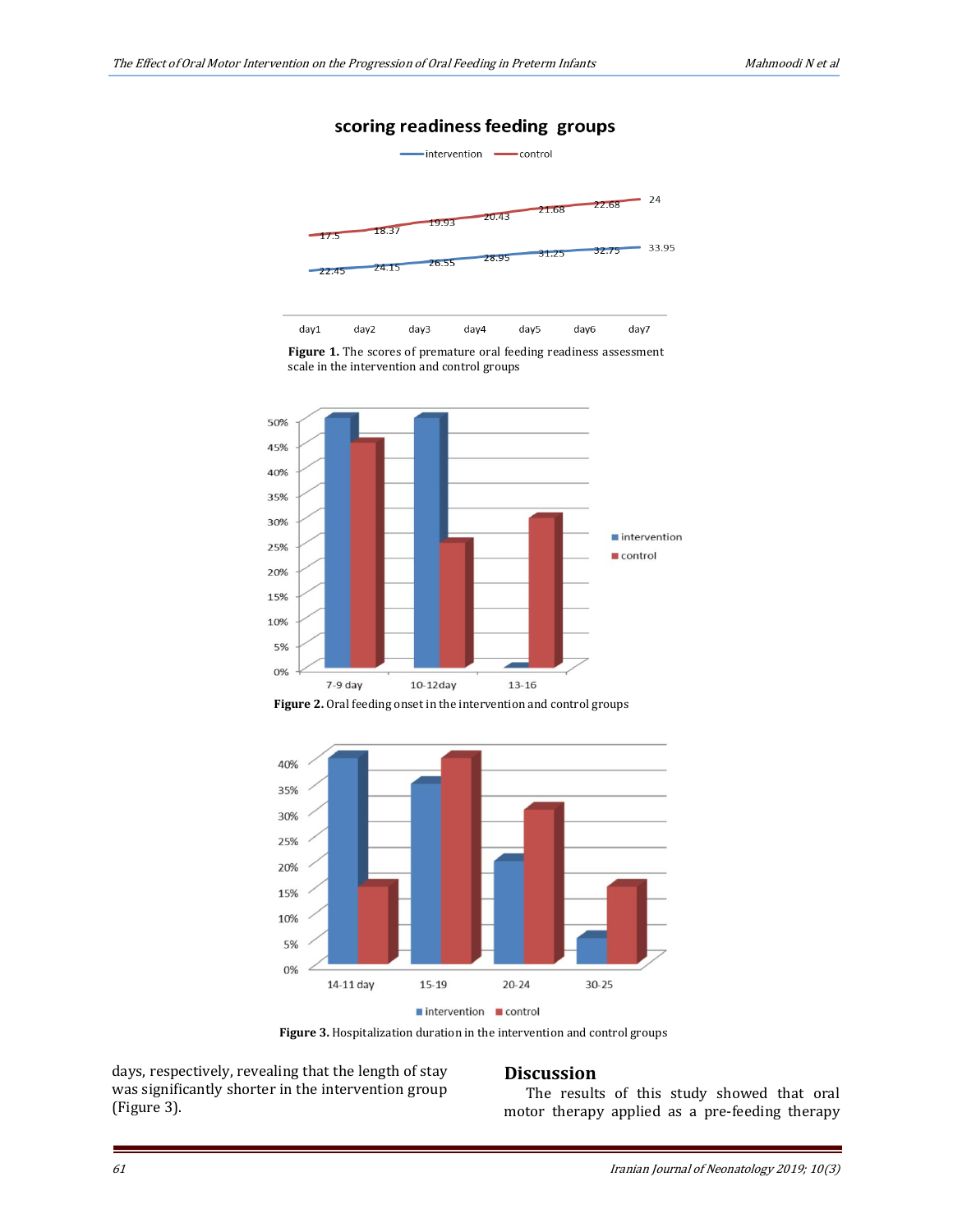had positive effects on the readiness of oral feeding in preterm infants, as well as the progression to full oral feeding. These results revealed a shorter length of stay and were consistent with those of other similar studies using oral motor intervention. A study conducted by Rocha et al. (2006) showed that the time of oral feeding onset and discharge in the intervention group were 8.2 and 10.4 days earlier than those in the control group. However, the gestational age did not significantly impact the time of starting sucking in each group, but the weight was higher in the control group.

In the aforementioned study, the sensorymotor stimulation of the oral cavity and nonnutritive sucking in preterm infants resulted in an earlier independent oral feeding and shorter length of hospital stay. The results of that study are consistent with findings obtained from the present study. In a study conducted by Rocha, the duration of intervention was 15 minutes for 10 days, and the weight of the newborns was not homogeneous in the two groups(14). On the other hand, in this study, the duration of the intervention was only 7 days with a similar positive effect, and the neonates' weight was homogeneous in the two groups.

Unnecessary days of prolonged hospitalization is a risk factor for vulnerable newborns since it increases the possibility of infection and other complications in addition to imposing higher costs on the patient and the health care system. Therefore, the promotion of effective strategies for reducing the length of hospital stay can help reduce both risks and costs. Due to swallowing problems resulting from a lack of development of digestive and respiratory systems, preterm infants need assistance to develop and function properly. One of the best strategies in this regard is the use of oral stimulation. In the present study, the PIOMI method was used for oral stimulation, the results of which showed that in these infants, oral feeding started earlier which led to the reduction of the hospital stay duration.

The findings of the present study are consistent with results of studies performed by Lessen in 2011 using PIOMI and Rocha in 2006 on preterm infants. The present study is similar to a study performed by Lessen in 2011 with regards to the onset and duration of intervention. However, the studies by Fucile in 2002 and Rocha in 2007 were different from our study in terms of the aforementioned variable. They performed the intervention at a later postmenstrual age (PMA) and for a longer duration (i.e., 15 minutes) and

longer frequency (i.e., 15 days).

Although there was a difference between the present study and the other two studies in terms of the intervention onset and duration, the results regarding the onset of oral feeding were similar probably due to the similarity of treatment methods. In the present study, the intervention onset and duration were less than those in the aforementioned studies. Therefore, the interventions of less than 15 minutes and less than 10 days can also be effective in the onset of oral feeding in preterm infants.

In 1996, Gaebler and Redditi examined the effect of oral stimulation on the nutritional behaviors of NPO infants (15) with a gestational age of 30 to 34 weeks. The parents in the experimental group received oral stroking protocol training, and they were asked to perform the protocol for two minutes 2-3 times a day during a week. Subsequently, the feeding behaviors of the infants were assessed using Neonatal Orol-Motor Assessment Scale (NOMAS). The preterm infants were discharged 24 hours after oral feeding.

The results showed that the experimental group tolerated greater volumes of milk (fed through bottle) and had higher NOMAS scores than the controls. The researchers concluded that oral stimulation increased oral feeding skills. In that study with a small sample size of 18 infants, the parents and nurses were aware of neonates in the two groups and were not fully blinded. Furthermore, although the intervention method should be the same in terms of time and frequency in all subjects, the oral stimulation program varied from 1 to 3 times a day.

On the other hand, in this study, nurses and parents were blinded and the sample size was 40, and oral stimulations were performed for one week. The onset of oral feeding was initially evaluated by a researcher, and then feeding was performed. Nonetheless, in the study conducted by Gaebler and Redditi, mothers or nurses fed the infants without researcher supervision, whereas in our study the neonates were first evaluated, and then oral feeding was performed by the researcher (15).

## **Conclusion**

Based on the obtained results, the PIOMI improved oral feeding skills, enhanced feeding readiness, and increased effectiveness of oral feedings. Subsequently, the improvements in oral feedings led to a reduced hospital stay. When a